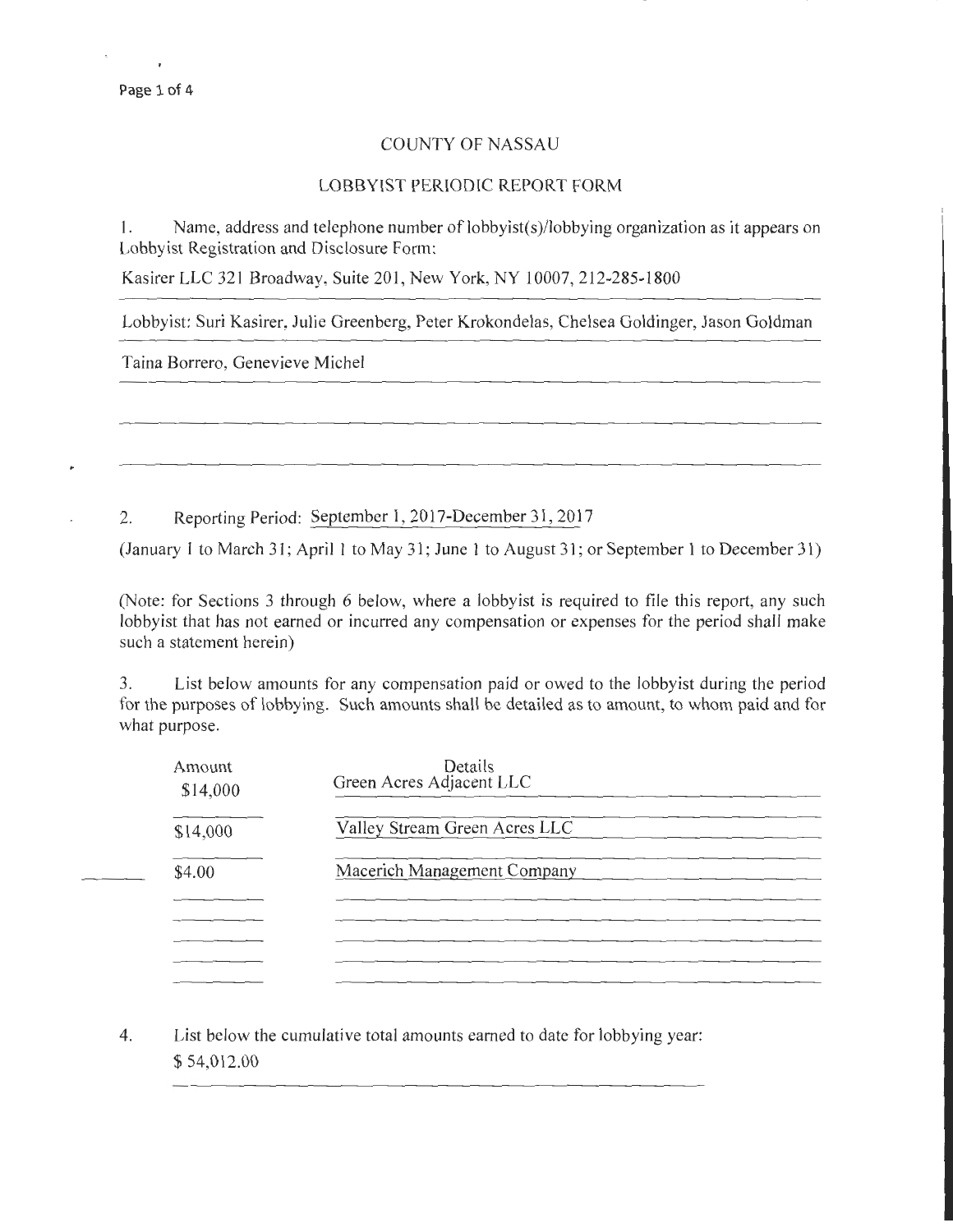Page 2 of 4

5. List below amounts for any expenses expended or incurred by the lobbyist during the period for the purposes of lobbying. Such amounts shall be detailed as to amount, to whom paid and for what purpose.

| Amount<br>\$0.00                      | Details<br>N/A |
|---------------------------------------|----------------|
| _____                                 |                |
| and the control of the control of the |                |
|                                       |                |
|                                       |                |
|                                       |                |
| _____                                 |                |
|                                       |                |

6. List below the cumulative total amounts expended to date for lobbying year: \$0.00

(In lieu of completing 7 through 10 below, you may attach a copy of your Lobbyist Registration and Disclosure Form, provided the information has not changed.)

7. List whether and where the lobbyist(s)/lobbying organization is registered as a lobbyist (e.g. Nassau County, New York State):

New York State, New York City, Nassau County

8. Name, address and telephone number of client(s) by whom, or on whose behalf, the lobbyist is retained, employed or designated.

Macerich Management Company 11311 North Tatum Blvd. Phoenix, AZ 85028

Green Acres Adjacent LLC 401 Wilshire Blvd, Ste 700, Los Angeles, CA 90401

Valley Stream Green Acres LLC 401 Wilshire Blvd, Ste 700, Los Angeles, CA 90401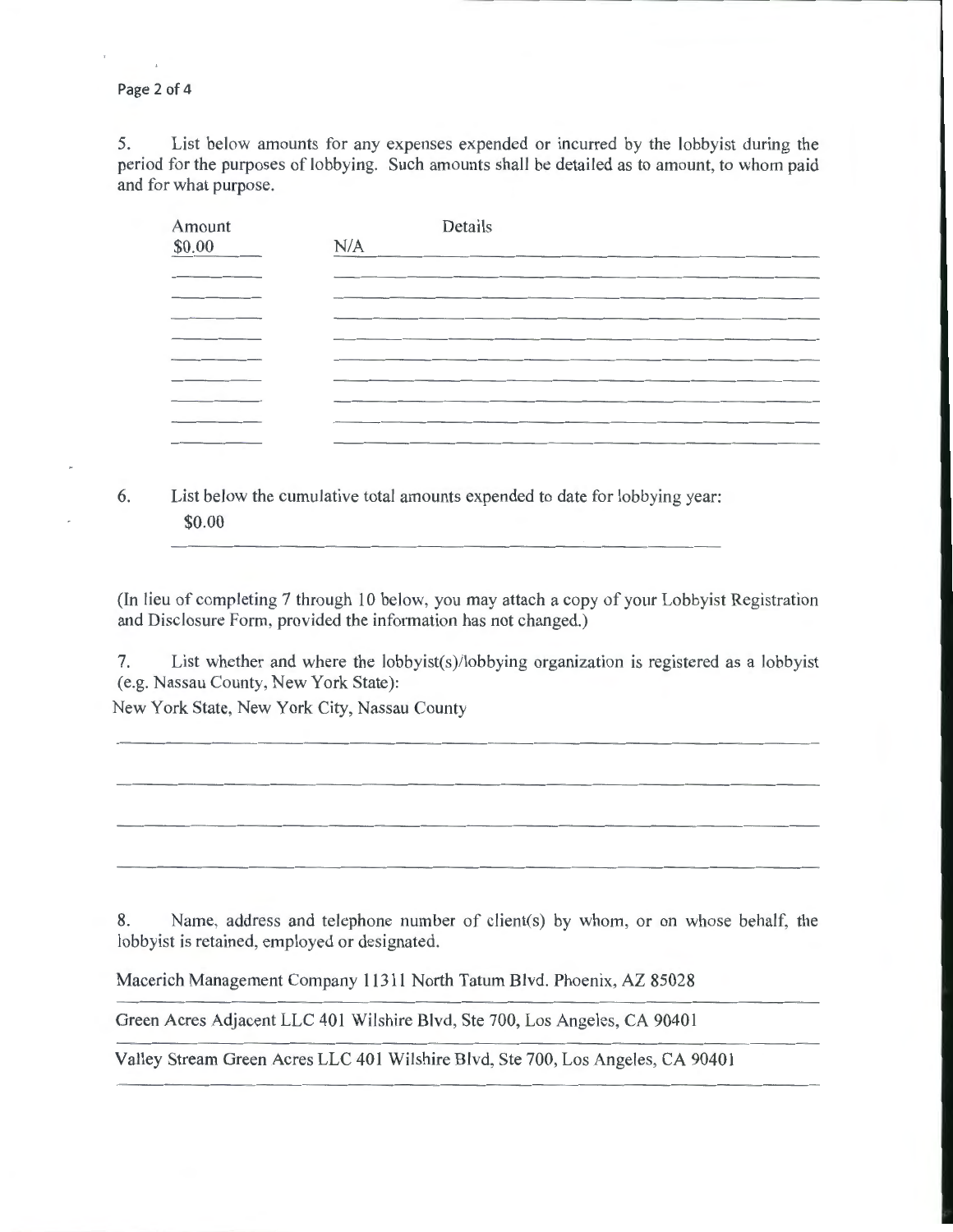Page 3 of 4

Phone for All: 310-394-6000

9. Describe lobbying activity conducted, or to be conducted, in Nassau County, and identify client(s) for each activity listed, during the Reporting Period.

Real Estate Issues on behalf of Macerich Management Comapny, Green Acres Adjacent LLC, and Valley Stream Green Acres LLC

10. The name of persons, organizations or governmental entities before whom the lobbyist has lobbied during the period.

Nassau County Executive, Nassau County Legislature, Nassau County Comptroller

Nassau County Police Department, Hempstead Town Board, Hempstead Town Supervisor

Valley Stream Mayor